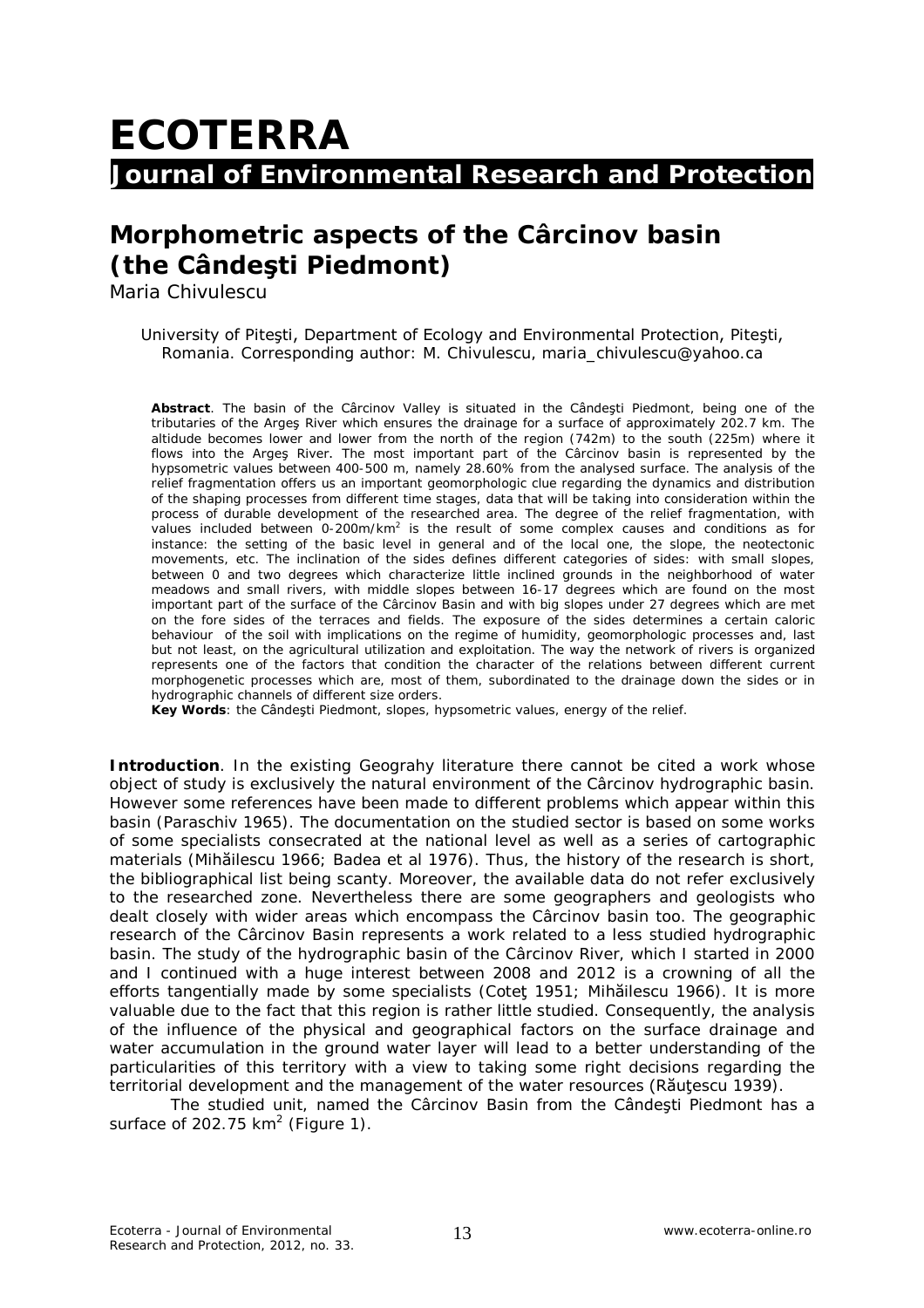

Figure 1. Cândeşti Piedmont.

This is inclined from the north on a length equal to 37.75 km<sup>2</sup> and a medium width of 6.12km (max.l=9.25km and min.l=3km). Analysing the topographical charts, I noticed that globally/as a whole the surface of the Cândeşti Piedmont inclines from the north to the south. Thus, the maximum height of 744.6 m is found on the Perilor Hill (Valea Mare village, Dâmboviţa county, the place where Valea Mare, a tributary of the Cârcinov springs from) and 742m is found on the Pietrelor Hill (Cândești Deal village, Dâmbovița county, the place where the Cârcinov springs from), heights that coincide with the northern limit of the studied unit (Figure 2).



Figure 2. The Perilor Hill and the Pietrelor Hill.

Among the rivers that spring and enlarge within the boundaries of the Cândeşti Piedmont, the Cârcinov is the most important both for its length and for the surface of its hydrographic basin (Ujvari 1959). Starting from Beleti to the north, the Cârcinov Valley bifurcates, both its branches having the same name, the Cârcinov. Due to this fact, the necessity of a specific name for each valley was felt. Thus, the branch that springs from under the Stones Hill and flows through the east side of Cândeştii de Deal and then through Botesti and Dobresti was named the Eastern Cârcinov and the branch that has its origin under the Dealul Corbului (599m) and flows through Negreşti was named the Western Cârcinov. The Eastern Cârcinov is the most important branch in point of length and surface. It springs from the northern extremity of the Cândeşti Piedmont, more exactly from the point named Dealul Pietrelor (742m) and its tributary on the right, Valea Mare, has its origin under Dealul Perilor (744m), the highest point of the region (Paraschiv 1965). The unit in which the Cârcinov Valley is encompassed is not only a morphologic element or a morphohydrographic artery but it also offers to the interested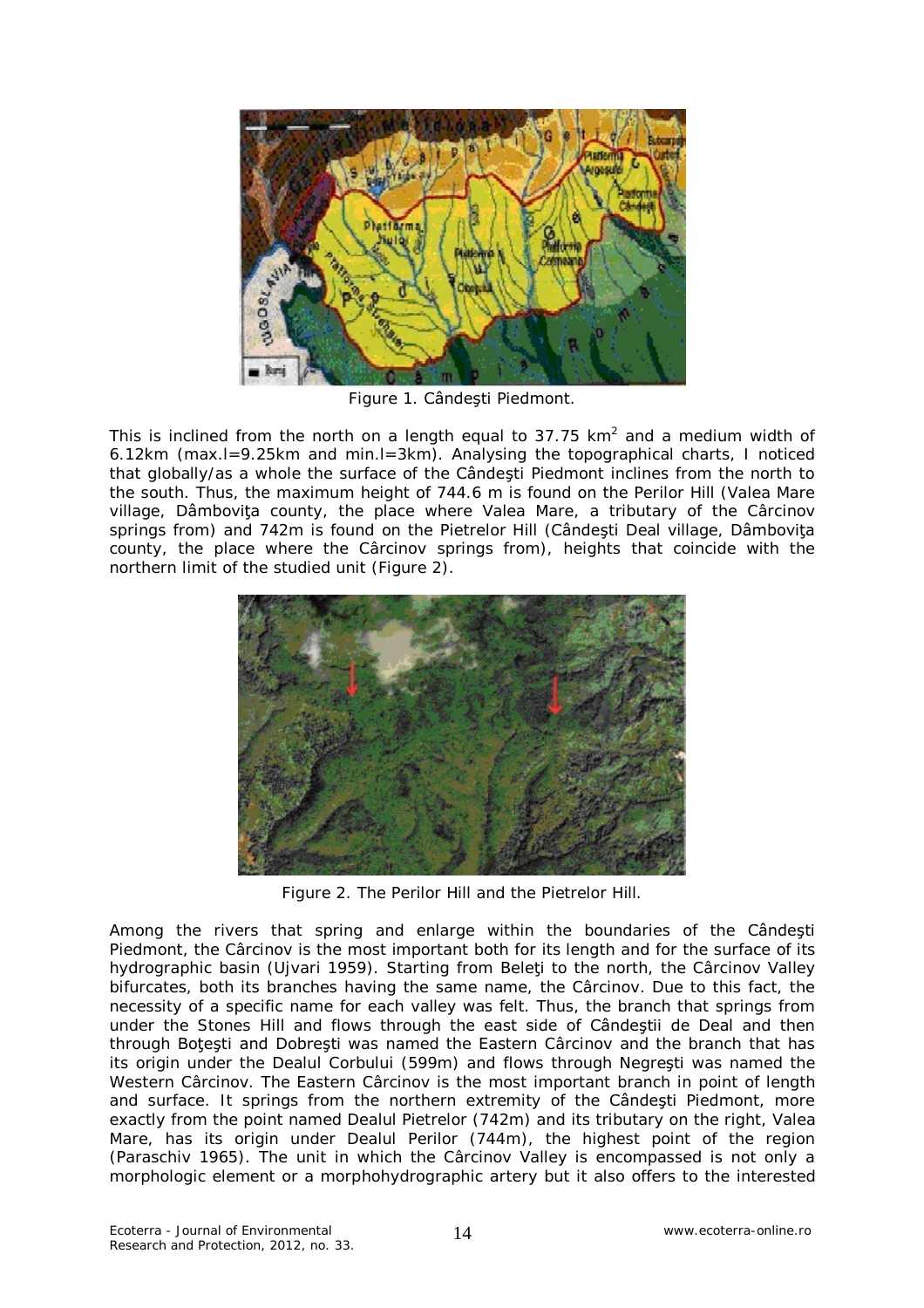one a complex landscape with intense morphodynamics. After the research done so far I discovered that the Cârcinov stream developed on a friable, predominantly sandy geologic substratum.

The minimum elevation of 225m is found in the zone where the Cârcinov Valley intersects with The Argeş water meadow (on the interfluve on the right of the mentioned stream) (Figure 3).



Figure 3. The confluence of the Cârcinov with the Argeş.

This difference of level of almost 520m is the result of the positive movements more and more noticeable towards the foot of the mountain that took place in the region during the Quaternary. But the analysis of the elevation also reveals that the surface of the Cândeşti Piedmont inclines in the northern zone from east to west with almost 40m, whereas in the southern zone it is inversely inclined, from west to east, with almost 180m. These differences of levels are also the result of the vertical tectonic movements during the Quaternary.

The unit in which the Cârcinov Valley is encompassed is not only a morphologic element or a morphohydrographic artery but it also offers to the interested one a complex landscape with intense morphodynamics. After the research done so far I discovered that the Cârcinov stream evolved on a friable geologic substratum, predominantly sandy, the valley having specific climatic conditions imposed by the channeling of the air masses among it, by a various layer of soils and by a vegetation made of a mixture of vegetation species specific to the steppa as well as to the forest of zonal type and of those specific to the water meadows. The Cârcinov Valley shows, from the economic and geographic point of view some features that differentiate it from the whole Cândeşti Piedmont: advanced settlements, widely used ways of communication, diversified agriculture due to the various relief and soils. From this blendig of the natural and anthropic elements there appeared a geographic complex or landscape whose analysis should emphasise, first of all, the connections that exists among its components (Răuţescu 1939). This main purpose is the one which subordinates the necessity of finding the elements that differentiate it from the valleys and the dividions from the east or from the hills in the western side of the Argeş county, units by which the Cârcinov Valley is flanked (Ielenicz 1993; Cîndea & Erdeli 1984).

The northern zone, where Botesti is situated too, is the most suitable for such an analysis. It interweaves the morphostructural elements specific to the entire basin. At the same time it is individualized by its lithology and by the monoclinal structure of the Pliocene flanked sands in the north and by the Quaternary gravels in the south. A similar differentiation can be noticed from the point the pedo-fito-climatic point of view. To the north of the village Botesti, within the Cândesti Plateau, the forest grown on grey soils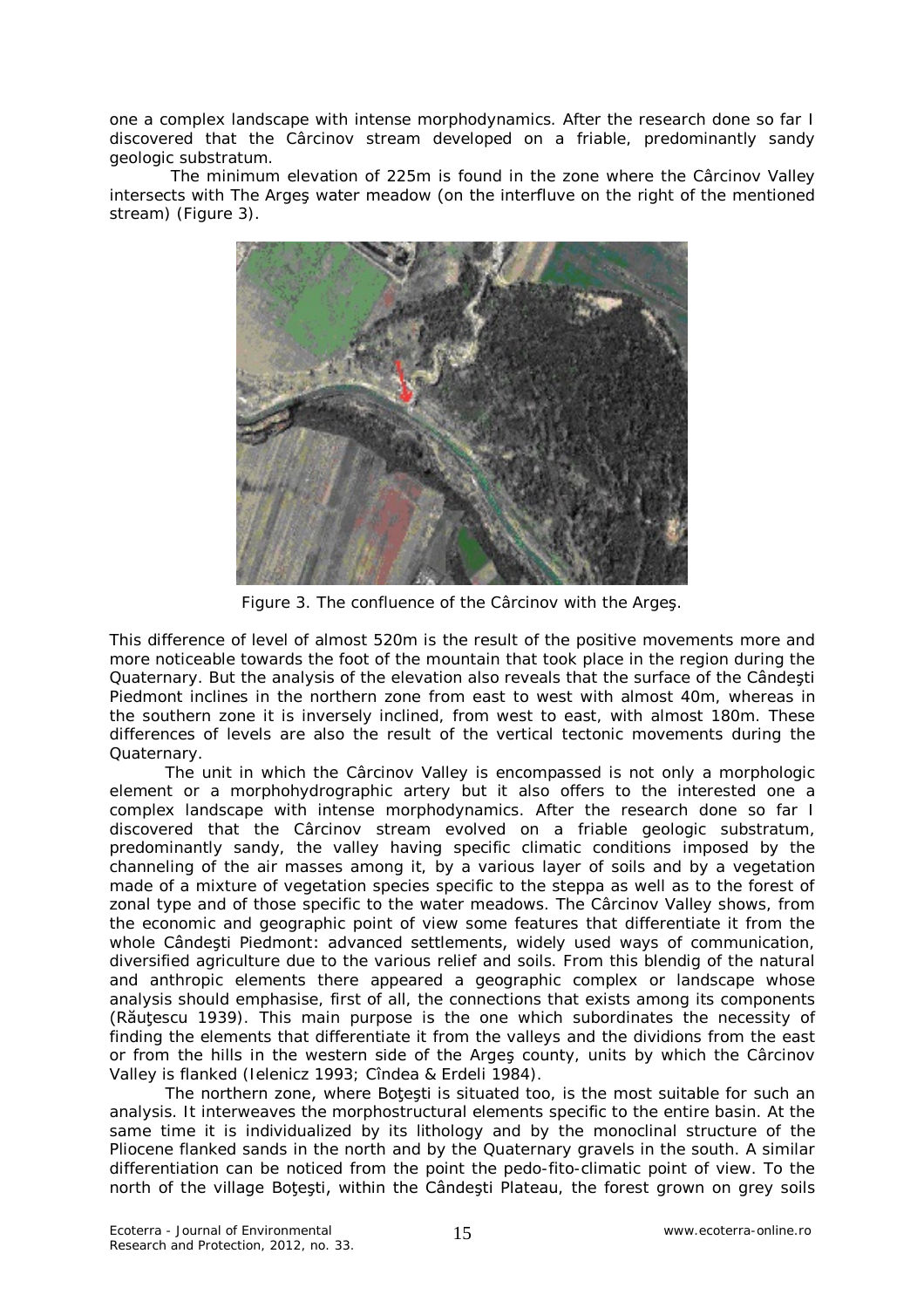prevails and to the south of the city of Topoloveni the steppa influences are very strong, a fact which can be easily deduced from the medium multiannual amount of precipitation that goes from Piteşti to Topoloveni below 500 mm. Thus the middle zone of the Cârcinov Valley remains a zone of transition of forest steppa type.

The presentation and interpretation of the morphometric data are important for the rural and urban development of the researched area, allowing the practicians to achieve the durable development and planning of the analysed territory, foreseeing ad avoiding certain geomorphologic hazards and risks (Surdeanu 1998).

The multi-stage layout from north to south of the relief of the Cârcinov Valley is shown on the hypsometric map (Grigore 1979), where we notice six classes of hypsometric values included among the extreme altitudes of this area (200 m and above 700 m).

The village of Botesti is situated in the Cândesti Piedmont, the eastern subdivision of the Getic Plateau. The maximum altimetric elevation from this unit is 557 m and the minimum one 380 m in the Eastern Cârcinov water meadow. The level difference of 177 m for this area sustained by the prevailingly friable petrography explains the high erosion potential and the dynamics of the landslide processes.

**Material and Method**. In the present study I used the topographic maps 1:50000, 1983 version, which offered me the detailed representation of some morphometric parameters. On this ground the hypsometric map, the slopes map, the sides exposure map and the fragmentation depth map were achieved, maps that I considered sufficient for the hypsometric characterization of the researched basin.

**Results and Discussion**. While elaborating the hypsometric chart of the Cârcinov Valley starting from the topographic chart 1:50000, I noticed that the specific hypsometric curves are those of 700m, 600 m, 500m, 400m, 300m. The curve of 700m is situated in the northern part of the unit, including a small surface of 0,85km<sup>2</sup> which represents 1%. The 600m curve is situated nearby the 700m curve advancing and drawing back along the water threads/streams and encompasses a surface of 14.5hm<sup>2</sup>, namely 7.4%. The 500m curve includes a surface of  $44km^2$ , namely 18.25%. The 400m curve includes a surface of 66.5km<sup>2</sup>, namely 28.60%. The 300m curve includes a surface of 56.7km<sup>2</sup>, namely 27.12%. The rest of 30.20km2, namely 17.26% is situated under 300m.

The most important part of the Cârcinov basin is represented by the hypsometric values between 400-500 m, namely 28.60% from the analysed surface which coincides with the biggest part of the hilly relief, followed by the values between 300m and 400m (27.12%.), specific to the central-south part. Within the water meadow area the most important is the value of 200-300m (approximately 17.26%) from the surface of the basin (Figure 4).



Figure 4. The hypsometric values diagram.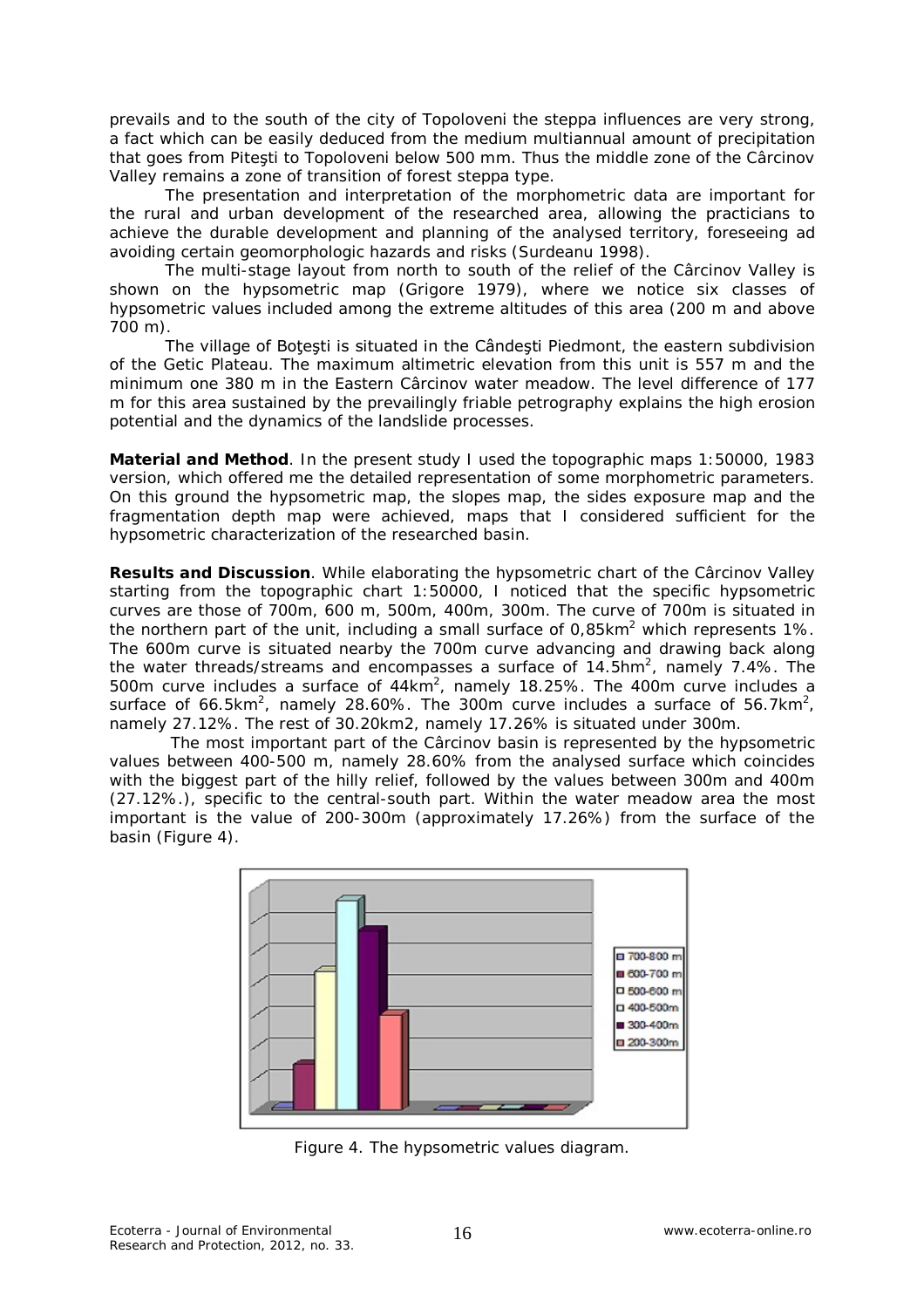By calculating the density of the relief fragmentation and from the analysis of the spatial distribution of its values we obtain the morphogenetic features regarding the evolution of the hydrographic network and of the intensity of the linear erosion processes in interrelation with the lithological and biopedoclimatic conditions existing at the local level. The density of the relief fragmentation for the Cârcinov Basin has values between 0.1km/km<sup>2</sup>, the highest values of the relief fragmentation density 3.1-4km/km<sup>2</sup> insularly appear in the analysed perimeter (their surface is 8 km<sup>2</sup>, respectively 4% from the basin's surface). In the northern part the fragmentation density is between 1.1 and  $3km/km<sup>2</sup>$ , a fact that is explained by a big confluence relation which in its turn is justified by the relief's energy going up (att the contact with the morphostructural units) and by the presence of the friable rocks.

The first sector mostly laps over the south part of the unit and the rest is represented all over the unit in proportion of 23.74%, namely 49.5km<sup>2</sup>.

The second sector is met on the whole surface predominating in the central north part in proportion of 37%, namely 76.5 km<sup>2</sup>.

The third sector predominates in the central part. It represents 35%, namely  $68.7$  km<sup>2</sup>.

The fourth sector is weakly represented within the unit and it represents 4%, namely 8km<sup>2</sup> (Figure 5).



Figure 5. The relief fragmentation density diagram.

The analysis of the relief fragmentation density offers us an important geomorphologic clue regarding the dynamic and repartition of the shaping processes from different periods, data which will be considered in the process of durable systematisation and development of the researched zone. The depth of the relief fragmentation shows the depth to which the vertical erosion reached, sustained by the lithological-structural conditions, being conditioned by the general or local erosion. This geomorphologic element plays a significant role in the process of rural and urban systematisation and planning because, depending on the degree of relief depression, some types of engineering work will be carried out. For example, the evaluation of the ground in order to build roads, and of the characteristic elements: cuts, fills and their cutting slopes (suitable for drippings, gappings and landslides) will accordingly to the values of the relief energy in the area that was chosen for development.

The map of the relief energy (fragmentation) emphasises the degree of depression of the Cârcinov Valley from which we can deduce its way of evolution (the intensity of erosion, the valley's adaptation to the structure, the behaviour of the rocks in relation with the fluvial erosion, etc.). In the village of Botesti the depth of the relief fragmentation records values between 51m (the Grecilor Valley ant the Eastern Cârcinov) and 150 m (insularly on the two streams).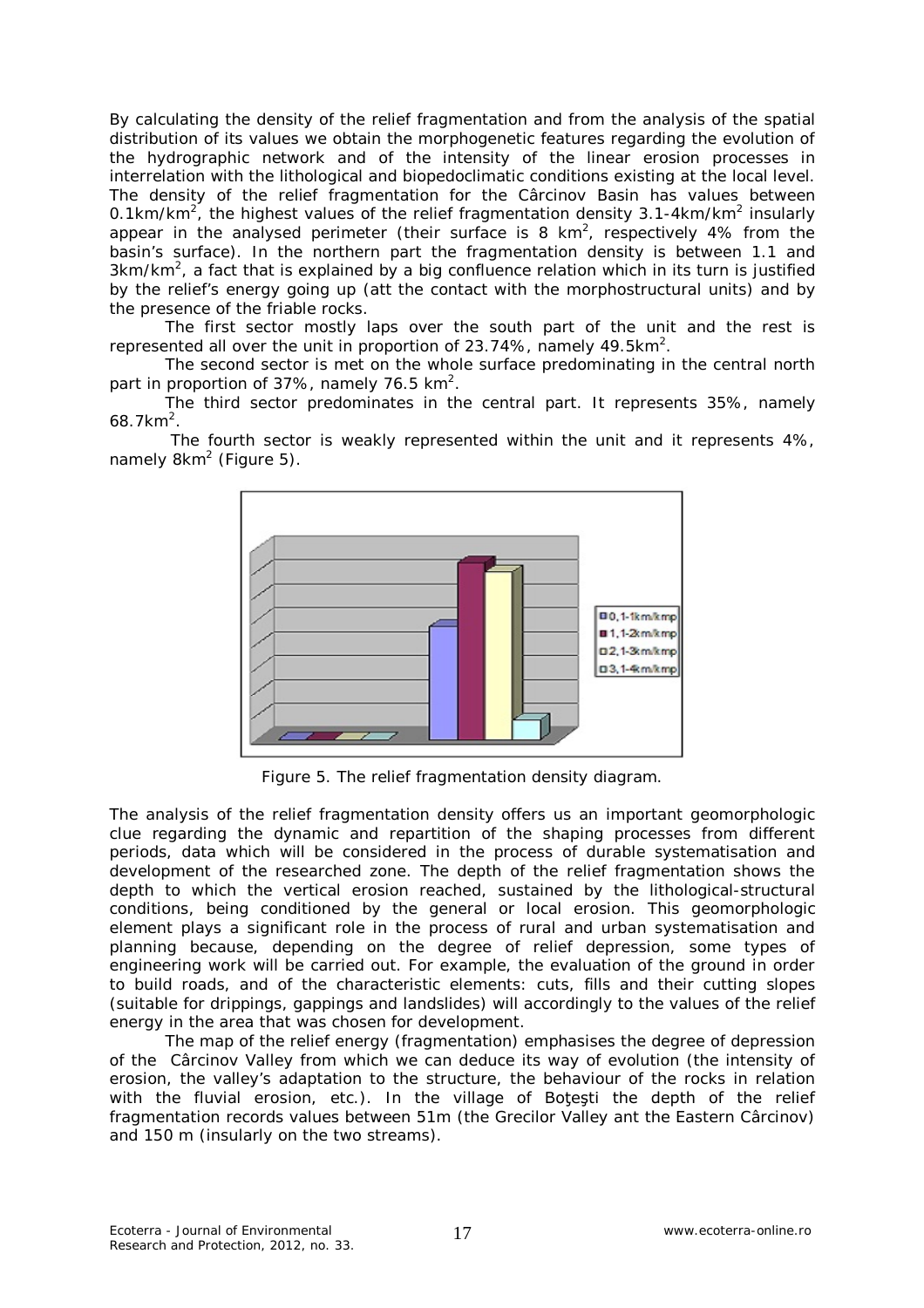Although the lithiological conditions are the same, the action of deepening of the valleys took place according to a series of causes. We notice four characteristics of the zone:

- a greater depth of the fragmentation to the north of the 700m curve with values of 180-200m/km<sup>2</sup> and with values of 180m/km<sup>2</sup> to the south of the 600m curve which represents  $4km^2$ , namely 2% of the territory;

- a smaller depth of the fragmentation than the first is met along the main arteries all over the surface, with values between 101-150m/km<sup>2</sup> representing 13km<sup>2</sup>, namely 6.9% of the territory;

- the widest surface in the zone is characterized by a relief energy with values between 51 and 100 m/km<sup>2</sup>, representing 67 % of the territory;

- a depth of fragmentation between 0-50m/km<sup>2</sup> representing 27.75 km<sup>2</sup>, namely 23,18%.

In conclusion I can maintain that the degree of the relief fragmentation is high enough with values between 0-200m/km<sup>2</sup> and it is the result of some complex causes and conditions among which: the setting of the general basic level and of the local one, the slope, the neotectonic movements, etc. (Figure 6).



Figure 6. Relief fragmentation diagram.

Analysing the slopes map I noticed a differentiation between the values of delicvity in the valley sector of the researched area ant those recorded in the adjacent sectors, the hills and the hillocks in the plateau unit.

For the map of the slopes I calculated the slope angles and I found that their value reaches 27 degrees. But this slope is not uniform. For the researched zone I noticed, after analysing the map of the slopes, that the value of the slope angles is high enough on the front side of the terraces and fields and lower at the level of the interfluves and water meadows. Within this unit I distinguished eleven categories of slopes which influence in different ways, from a space to another, the processes of shaping of the relief.

The high values of inclination of the sides represent a premise for the starting of the gravitational processes among which the most active ones are the landslides. Beside these, washings and linear erosion under various forms (dripping, gapping, torrents) are also frequent.

Landslides are phenomena that were remarked along the Cârcinov Valley as far back as the first part of our century. Among these we can mention in mod those on the sides of the Potop Valley and of the Eastern Cârcinov. According to the intensity and the resulting forms the landslides of the sides of the Cârcinov Valley and of the tributary valleys are phenomena that involve the shifting strata to a great depth. In the receiving basins of the torrents and on the fore side of the sides we meet superficial landslides affecting the reduced areas (Figure 7).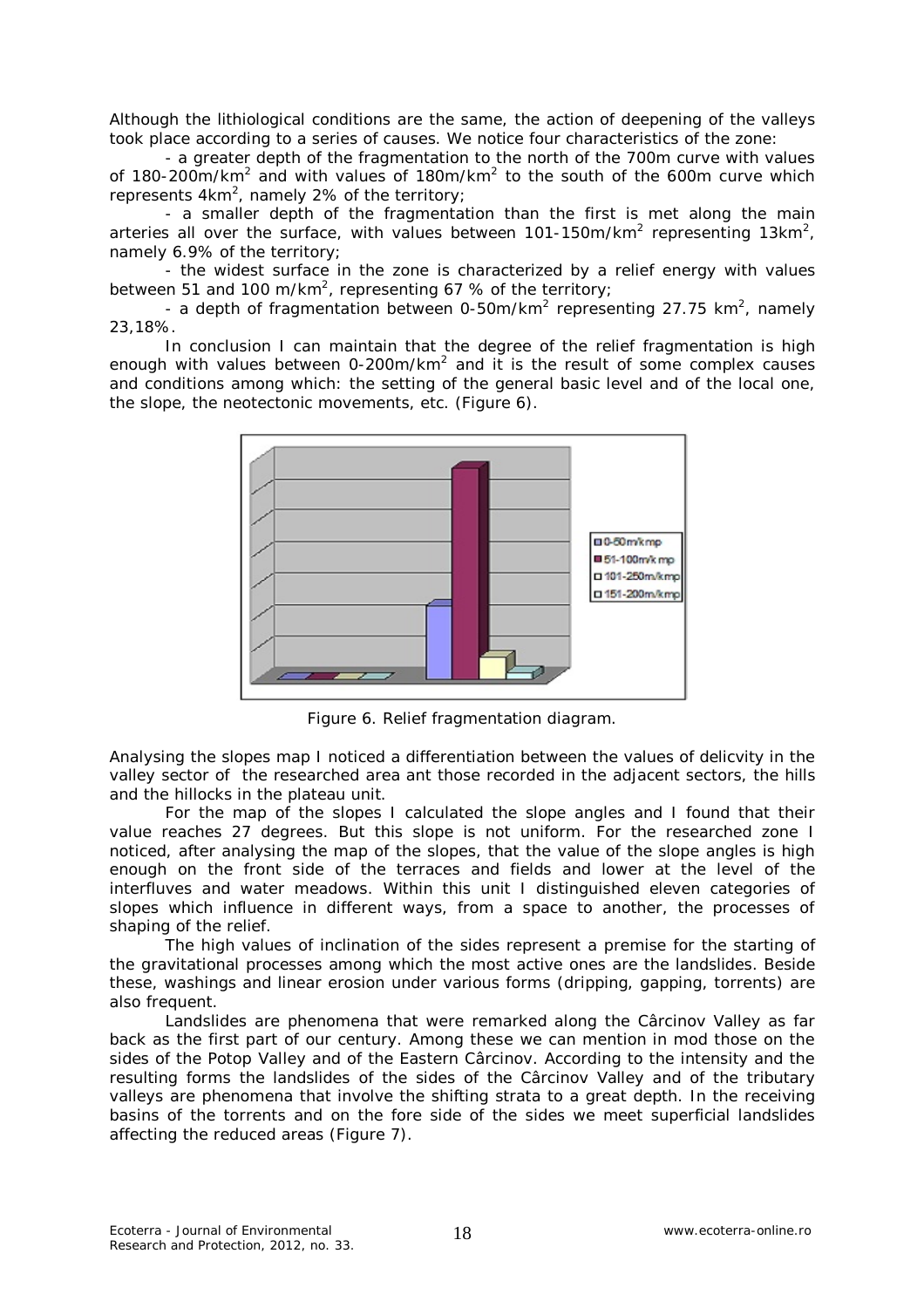

Figure 7. Landslides – Botesti village.

**Conclusions**. The morphometric parameters have a special importance in evaluating the general morphology of a region but also in evaluating the morphogenetic potential of a certain region. In our case the analysis of the morphometric parameters shows a decrease of the morphogenetic potential in the superior basin of the Cârcinov towards the inferior basin, a fact that is illustrated by the frequency and intensity of the current geomorphologic processes from the middle and upper basin.

The inclination of the sides strongly contrasts with the even appearance of the interfluves and with the flat one of the valleys' bottom. The variety of the relief forms in the case of the valleys, the origin, the intensity of movements and their amplitude, the energy of the relief, the age and the variety of the absolute altitude of the piedmont back sides lead us to distinguish three geomorphologic regions within the Cândeşti Piedmont. The northern zone with a lot of structural forms, the central and south western zone with landslides, alluvial cones and few terraces and the south eastern zone characterized by the development of the terraces and by the reduction of the slope processes.

The anthropic activity which affects mainly the water meadows as well as the interfluves and the sides generated a series of microforms of a great variety represented by lakes, gravel plants, holes, ditches, roads, etc. The sand and gravel banks are exploited in the minor bed of the Cârcinov, the clay is used for bricks and terracotta production and the artesian waters from Priboieni village are used for irrigation and in household.

## **References**

- Badea L., Niculescu G., Sencu V., 1976 Harta geomorfologică a României, sc. 1:1000000, Atlasul Naţional al R.S.R., pl. III-1, Edit. Academiei, Bucureşti.
- Cîndea M., Erdeli G., 1984 Aşezarea rurală, componenta principală a peisajului geografic românesc. B.S.S.G.R. VII, Bucureşti, pp 120-131.

Coteţ P.,1951 Geomorfologia. Manualul inginerului de mine. Bucureşti, I:176-190.

Grigore M., 1979 Reprezentarea grafică şi cartografică a formelor de relief. Edit. Academiei Române, Bucureşti, pp. 54-59, 67-72.

Ielenicz M.,1993 Suprafeţe de nivelare din regiunile de deal şi podiş ale României. Analele Univ. Bucureşti, Seria Geografie, an. XLII, Bucureşti, pp. 25-34, 36-48.

Mihăilescu V., 1966 Dealurile şi Câmpiile României. Edit. Ştiinţifică, Bucureşti, pp. 66-89.

Paraschiv D., 1965 Piemontul Cândeşti. Studii Tehnice şi Economice seria H, Nr. 2, Bucureşti, pp. 22-67.

Răutescu I., 1939 Topoloveni, monografia istorică. București, pp. 5-10, 21-27.